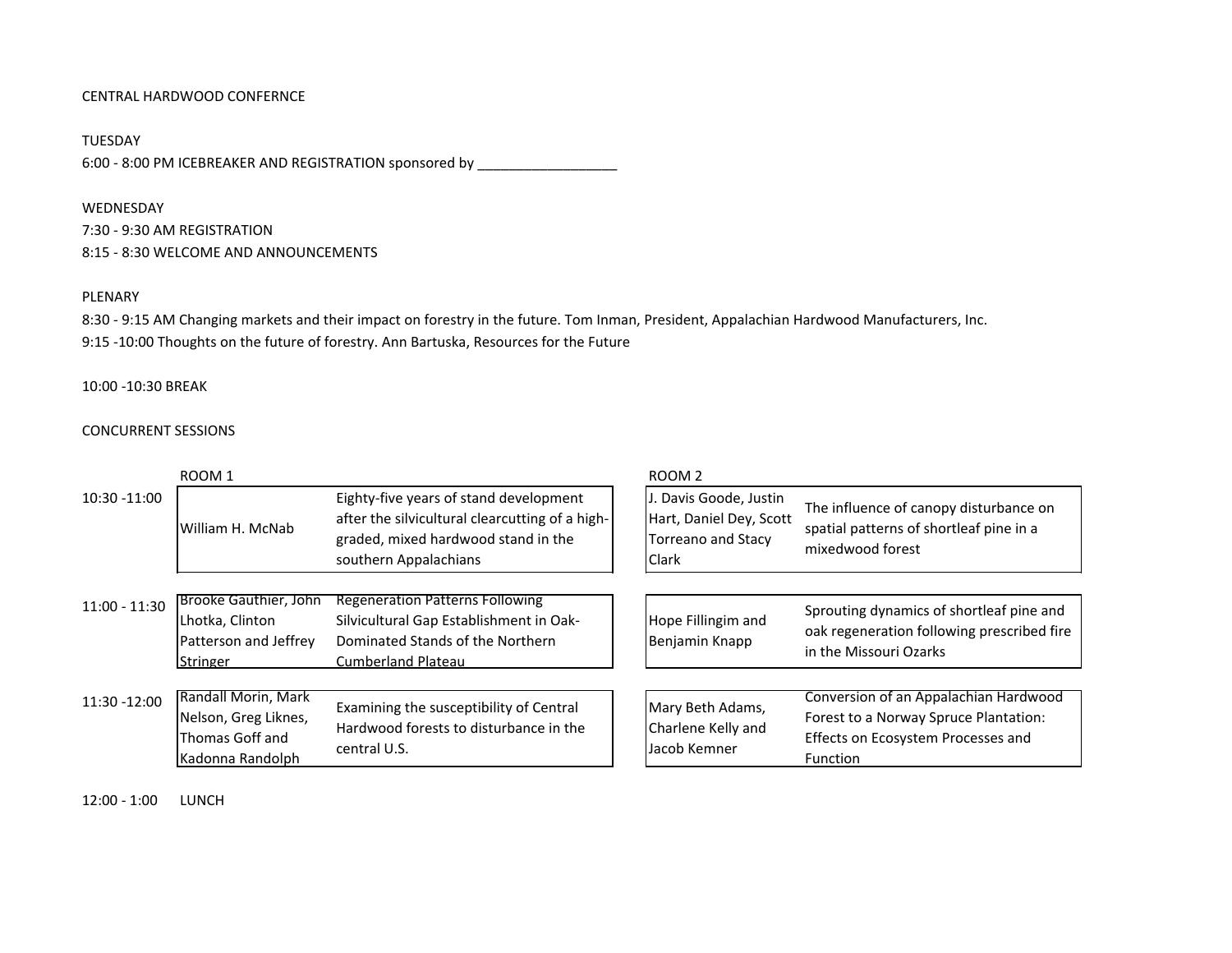| $1:00 - 1:30$ | Lance Vickers,<br>Alejandro Royo, Susan<br>Stout, Lauren Pile<br>Knapp, Benjamin | Rise and Fall: Evaluating the extent and<br>magnitude of regeneration successes and<br>failures for black cherry and sweet birch in<br>the Alleghenies and beyond | Marcella Windmuller-<br>Campione, Laura<br>Reuling, Molly Van<br>Appledorn, Andrew | Re-defining the scale of forest<br>management units in the Upper<br>Mississippi River floodplain                                                            |
|---------------|----------------------------------------------------------------------------------|-------------------------------------------------------------------------------------------------------------------------------------------------------------------|------------------------------------------------------------------------------------|-------------------------------------------------------------------------------------------------------------------------------------------------------------|
| $1:30 - 2:00$ | Todd Ristau                                                                      | Sweet birch development on the Allegheny<br>Plateau: can we expect saw-timber trees in<br>the mature forest?                                                      | <b>Andrew Meier</b>                                                                | Assessment of Historic Upper Mississippi<br>River Forests to Inform Management into<br>the Future                                                           |
| $2:00 - 2:30$ | Peter Williams                                                                   | Soil-Site relationships with<br>heartwood/color formation in sugar maple                                                                                          | Brian Roy Lockhart,<br>Chadwick D. Oliver and<br>W. K. Clatterbuck                 | How Stand Development Patterns in<br><b>Central Hardwood Forests Influenced</b><br>Mixed Species Planting Prescriptions in<br>Southern Bottomland Hardwoods |
| $2:30 - 3:00$ | Zachary Hackworth,<br>John Lhotka, Thomas<br>Ochuodho and Billy<br><b>Thomas</b> | Informing Kentucky's Current and Future<br>Maple Syrup Producers: Tree-Level<br>Evaluation of Sugar and Red Maple Sap<br><b>Production Parameters</b>             | Isaac Hayford,<br>Benjamin Knapp,<br>Megan Buchanan and<br><b>Brad Graham</b>      | Effects of Silvicultural Release and<br>Environmental Conditions on Oak<br>Regeneration in Northern Missouri<br><b>Bottomland Forests</b>                   |

### 3:00 ‐ 3:30 BREAK

| $3:30 - 4:00$ | Callie Schweitzer,<br>Michael Heyn, Owen<br><b>Williams and Darko</b><br>Veljkovic | Creating Woodland From Scratch:<br>Intensive Management Used to Craft a<br>Unique Forest Ecosystem                  | William Luppold and<br>Matthew Bumgardner                     | U.S. Hardwood Lumber Exports: Changing<br>Markets, Prices, and Roles in the Domestic<br>Industry           |
|---------------|------------------------------------------------------------------------------------|---------------------------------------------------------------------------------------------------------------------|---------------------------------------------------------------|------------------------------------------------------------------------------------------------------------|
| $4:00 - 4:30$ | Patrick Brose, Gary<br>Miller and Kurt<br>Gottschalk                               | Occurrence of oak stump sprouts in<br>Pennsylvania and their fate in the post-<br>harvest environment               | Kathryn Gazal and<br>Joseph McNeel                            | Economic Contribution of the West<br>Virginia Forest Products Industry: Impact<br>of the COVID-19 Pandemic |
| $4:30 - 5:00$ | Trystan Harpold and<br>Benjamin Knapp                                              | Uneven-aged Management in the Missouri<br>Ozarks: Effects of Stocking and Site<br>Condition on Oak Regeneration and | Jeff Lee, David McGill,<br>Joeseph McNeel and<br>Kathryn Gaza | Exploring successful timber transactions in<br>West Virginia                                               |

 $5:00 - 6:00$ R SESSION

6:00 ‐ 8:00BANQUET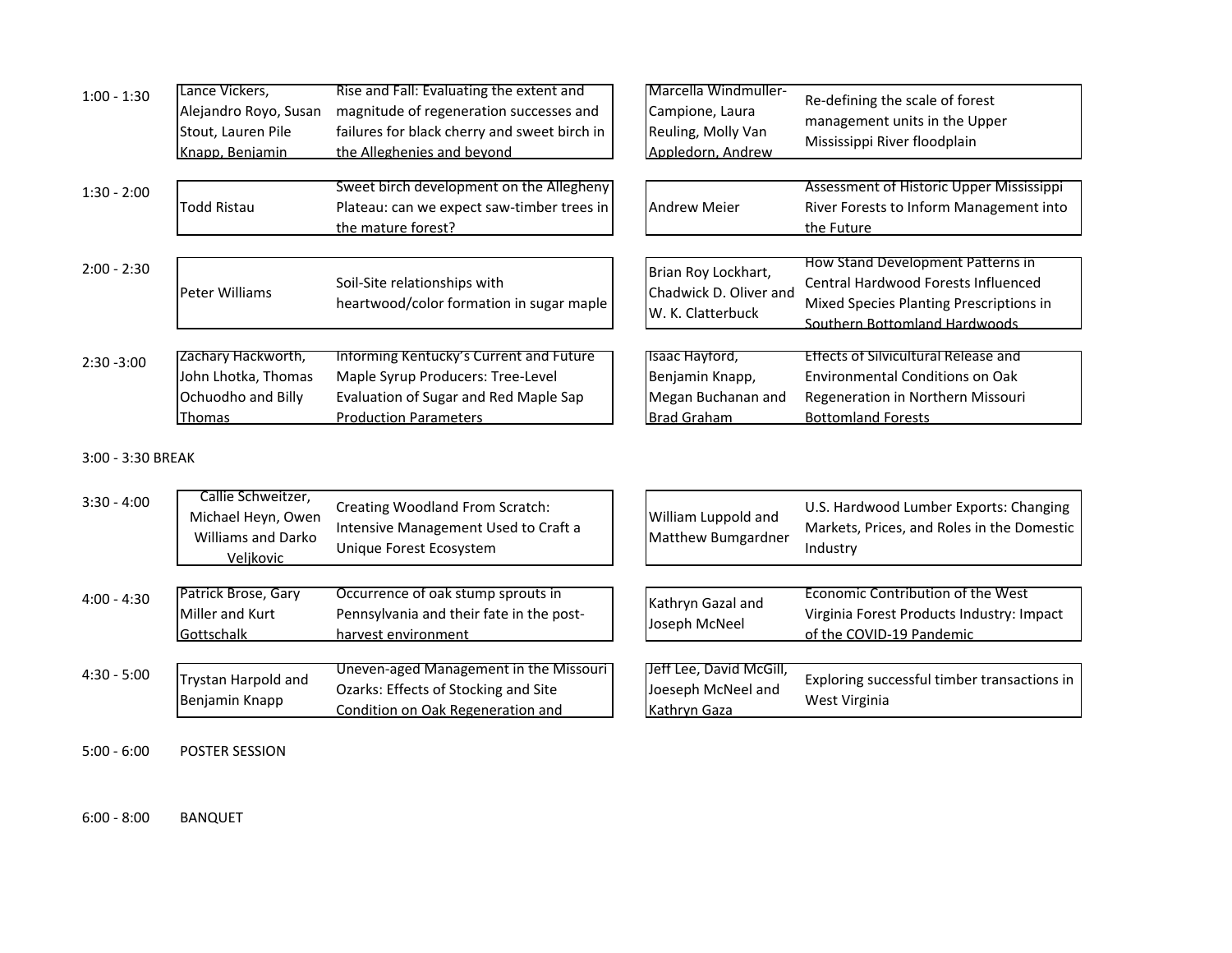# THURSDAY

7:30 ‐ 9:30 AM REGISTRATION

## CONCURRENT SESSIONS

|                | ROOM 1                              |                                           | ROOM <sub>2</sub>           |                                                                                        |
|----------------|-------------------------------------|-------------------------------------------|-----------------------------|----------------------------------------------------------------------------------------|
| $8:00 - 8:30$  | Gaurav Dhungel,                     |                                           | Emily Reams, Mariah         | The Kinzua Quality Deer Cooperative:                                                   |
|                | Thomas Ochuodho,                    | Sustainability of White Oak Timber Supply | Slaughter, John             | balancing white-tailed deer populations                                                |
|                | John Lhotka and Jeffrey in Kentucky |                                           | Dzemyan, Brad Nelson        | and their browsing impacts across twenty                                               |
|                | Stringer                            |                                           | and Alejandro Royo          | years of local land stewardship.                                                       |
|                |                                     |                                           | Emily Locke, Matthew        |                                                                                        |
| $8:30 - 9:00$  | Philip Vogel, John                  | Long-term effects of crop tree release on | Marsh, Matthew              |                                                                                        |
|                | Lhotka and Jeffrey                  | growth and quality in white oak dominated | O'brien, Emily Reams,       | Deer browsing effects on herbaceous layer<br>diversity following shelterwood harvests. |
|                | Stringer                            | stands                                    | Todd E. Ristau and          |                                                                                        |
|                |                                     |                                           | Alejandro A Rovo            |                                                                                        |
| $9:30 - 10:00$ | zachary Hackworth,                  | Investigating Thinning Effects on Genetic |                             |                                                                                        |
|                | Rachel Thunder, John                | Diversity of White Oak (Quercus alba)     | Melissa Thomas-Van<br>Gundy | Diameter growth and survival of American<br>chestnuts and two hybrids in West Virginia |
|                | Lhotka, Jian Yang, Dana             | Populations in Upland Quercus-Dominated   |                             |                                                                                        |
|                | Nelson and Albert                   | Forests of the Northern Cumberland        |                             |                                                                                        |
|                | Abbott                              | Plateau                                   |                             |                                                                                        |

10:00 ‐10:30 Break

| 10:30 -11:00    | <b>Gaurav Dhungel</b><br>and Thomas Ochuodho                                                 | Economy-wide Impacts of Projected White<br>Oak (Quercus alba) Timber Supply in<br>Kentucky                                                                       | Dacoda Maddox, Ben<br>Knapp, Lauren Pile,<br>John Kabrick, Daniel<br>Dey and Chris Newbold | Oak Woodland Ground Flora Composition<br>Restoration in a Recently Thinned,<br>Degraded Oak Woodland                                                                    |
|-----------------|----------------------------------------------------------------------------------------------|------------------------------------------------------------------------------------------------------------------------------------------------------------------|--------------------------------------------------------------------------------------------|-------------------------------------------------------------------------------------------------------------------------------------------------------------------------|
| $11:00 - 11:30$ | <b>Stacy Clark, Scott</b><br>Schlarbaum, Callie<br>Schweitzer, Tara<br>Keyser, Arnold Saxton | Planted white oak (Quercus alba) and<br>natural regeneration response to even-<br>and uneven-aged silviculture in the Ridge<br>and Valley ecoregion of Tennessee | Tara Keyser and Jason<br>Rodrigue                                                          | Evidence that past thinning affects<br>structure, composition, and function of the<br>forest understory in temperate deciduous<br>broadleaved forests of the eastern US |